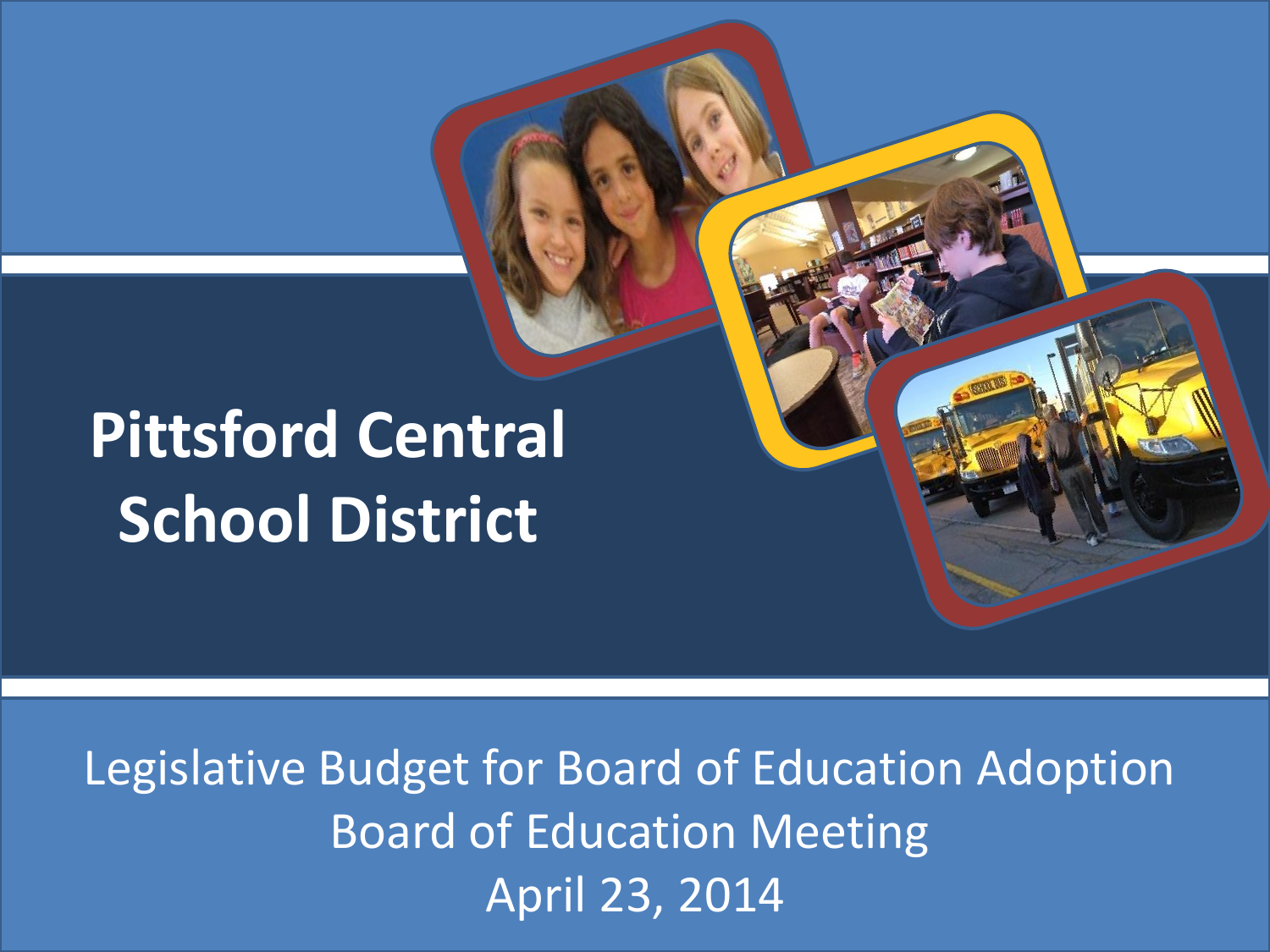

# Purpose

## **Present to the Board of Education, to adopt as their own, the 2014-2015 school budget**

- **Budget development process**
- **Incorporate legally required information**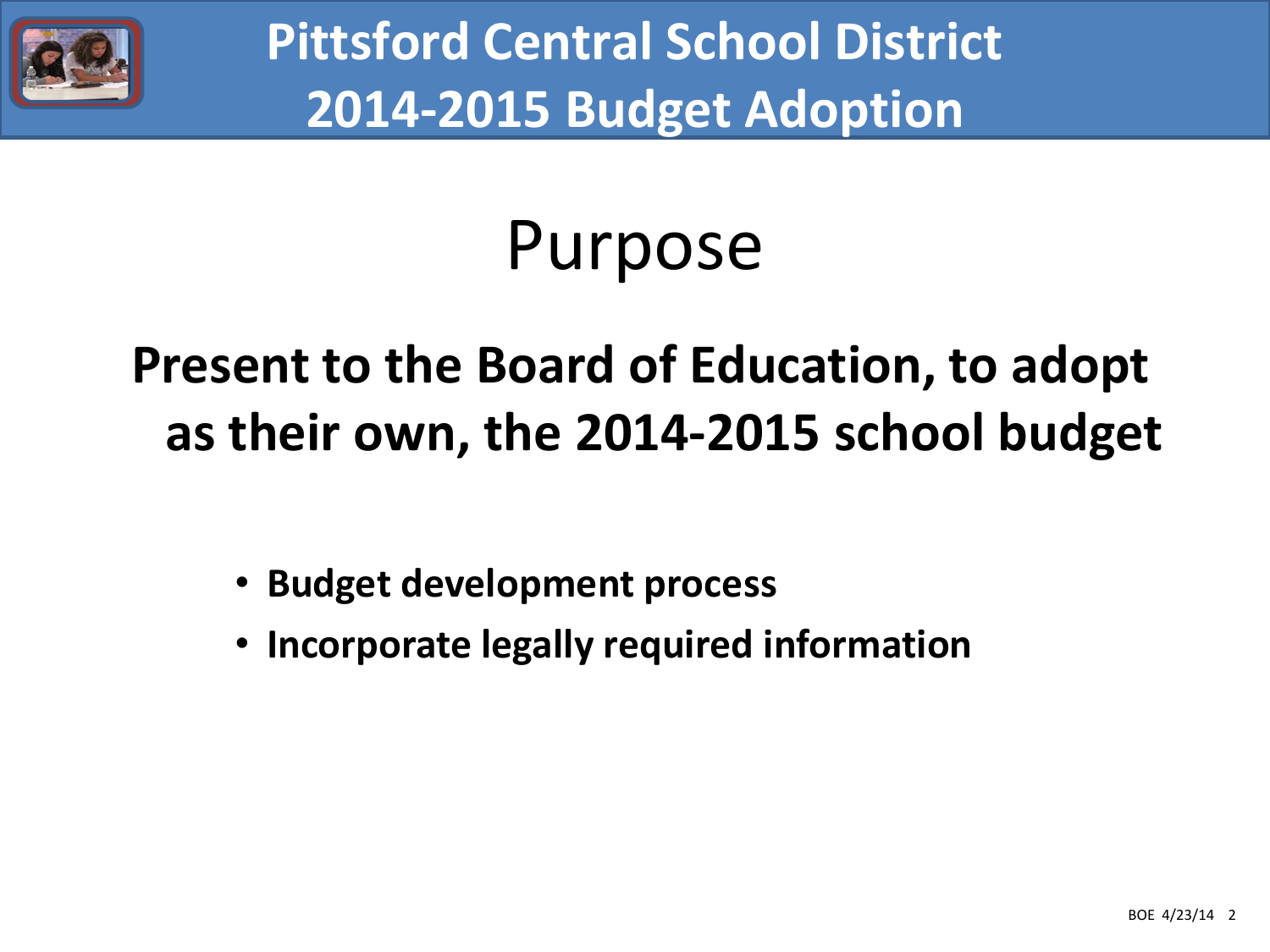

### **2014-2015 Budget Development Philosophy and Process**

- End in Mind (targets)
	- $\triangleright$  Maintaining excellence and expected academic performance in instruction and areas that support student achievement
	- *Develop a budget not to exceed the estimated Tax Levy Cap of 1.75%*
	- *Eye on the Future – A budget that provides for future stability and utilizes Fund Balance and Reserves in a thoughtful manner*
- Budget stakeholders in preparing their budgets were instructed to:
	- $\triangleright$  Identify a budget maintaining current programs and services
	- Align budget with District Goals, BOE Approved Budget Guidelines and Building Comprehensive Action Plans
	- $\triangleright$  Identify potential areas not aligned with the implementation of Federal, NYS and Board goals and initiatives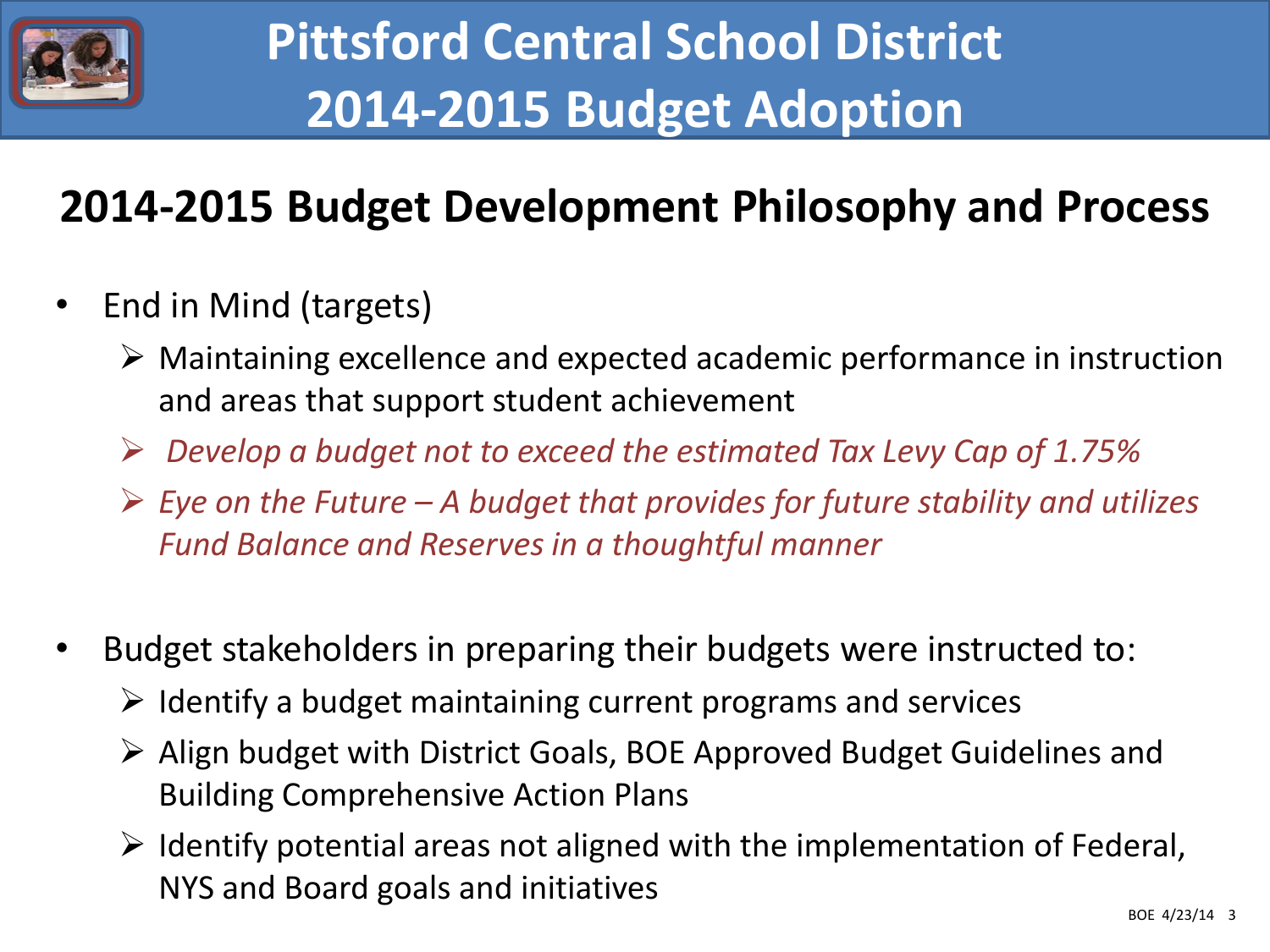

### **What has changed since March 10th Work Session?**

#### • **Revenues**

- *NYS budget* adopted, resulting in an additional \$590,744 in State Aid to the District
	- Due to new Building Aid figures, the **Property Tax Cap reduced to 1.75%**
- **Property Tax Levy** the additional State Aid used to reduce the gap in revenue

• *Net Impact?*

- *Budget* 2.26%
- *Tax Levy* 1.75%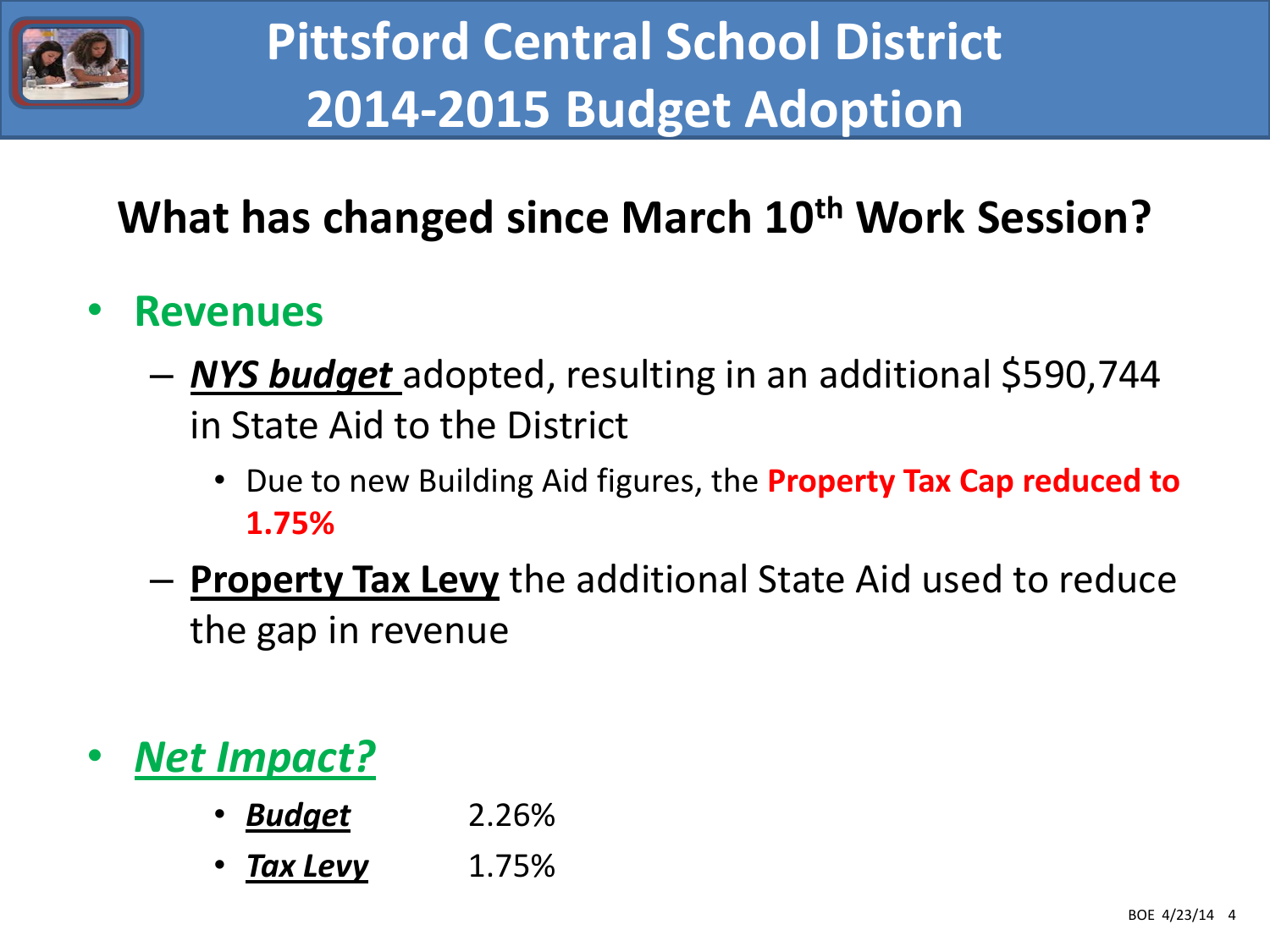

## Proposed Budget by Object of Expense

| <b>Object of Expense</b>          | 2013-2014      | 2014-2015       | <b>Dollar</b> | <b>Percent</b> |
|-----------------------------------|----------------|-----------------|---------------|----------------|
|                                   | <b>Adopted</b> | <b>Proposed</b> | <b>Change</b> | <b>Change</b>  |
| <b>Salaries</b>                   | 56,527,730     | 57,448,383      | 920,653       | 1.63%          |
| <b>Benefits</b>                   | 33,863,907     | 35,464,561      | 1,600,654     | 4.73%          |
| Equipment                         | 395,864        | 511,375         | 115,511       | 29.18%         |
| <b>Contractual &amp; Tuitions</b> | 6,412,468      | 6,883,107       | 470,639       | 7.34%          |
| <b>BOCES</b>                      | 8,236,951      | 8,166,465       | $-70,486$     | $-0.86%$       |
| Supplies & Aided Matls            | 3,025,674      | 2,778,498       | $-247,176$    | $-8.17%$       |
| Debt Service & Transfers          | 8,788,635      | 8,652,719       | $-135,916$    | $-1.55%$       |
| <b>Total Budget</b>               | 117,251,229    | 119,905,108     | 2,653,879     | 2.26%          |
|                                   |                |                 |               |                |

- A. Reduce 1 ESOL FTE, due to attrition
- B. Reduce 2 Standards Leaders, ESOL and Psychologist, teachers retiring
- C. Combine MHS and SHS Alpine Skiing teams, reduce coaching position
- D. Reduce 1 MS Registrar, employee retired; combine MS positions, employee given a stipend
- E. Reclassified Technology Equipment from Supplies to Maximize State Aid Revenue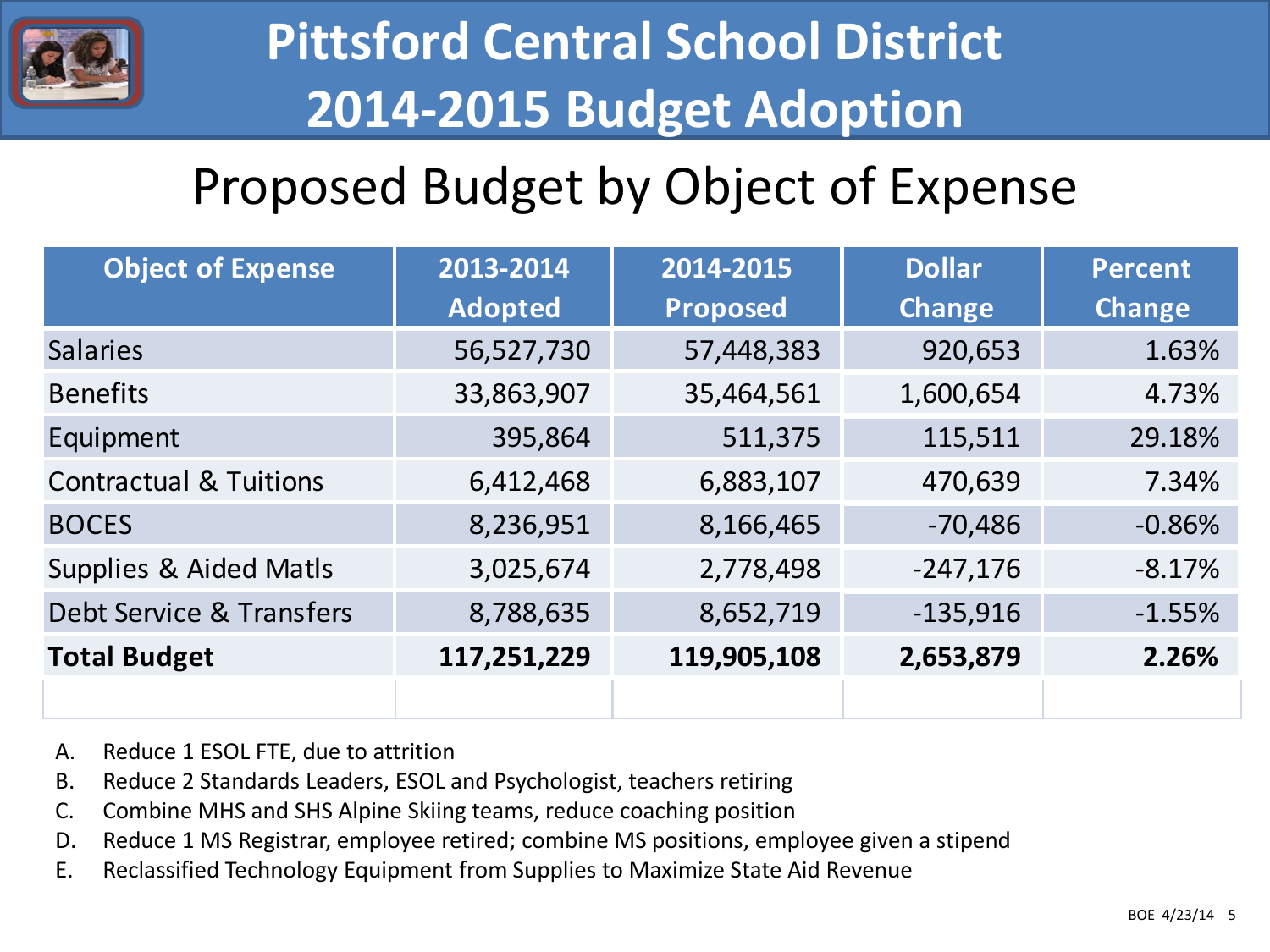#### **Putting It Together – Programs & Services**

|                                 | Approved         | <b>Proposed</b>   |               |          |
|---------------------------------|------------------|-------------------|---------------|----------|
| <b>TOTAL PROGRAM SERVICES</b>   | 2013-2014        | 2014-2015         | \$ Change     | % Change |
| <b>Schools</b>                  | \$<br>46,481,678 | \$<br>47,423,439  | \$<br>941,761 | 2.03%    |
| <b>Central Student Services</b> | \$<br>8,114,135  | \$<br>8,201,908   | \$<br>87,773  | 1.08%    |
| <b>Instructional Services</b>   | \$<br>3,204,093  | \$<br>3,300,407   | \$<br>96,314  | 3.01%    |
| <b>Support Services</b>         | \$<br>14,772,344 | \$.<br>14,856,938 | \$<br>84,594  | 0.57%    |
| <b>Central Administration</b>   | \$<br>339,027    | \$<br>347,476     | \$<br>8,449   | 2.49%    |
| <b>Unallocated Expenses</b>     | \$<br>44,339,952 | \$<br>45,774,940  | \$1,434,988   | 3.24%    |
| <b>Total Program Services</b>   | \$117,251,229    | \$119,905,108     | \$2,653,879   | 2.26%    |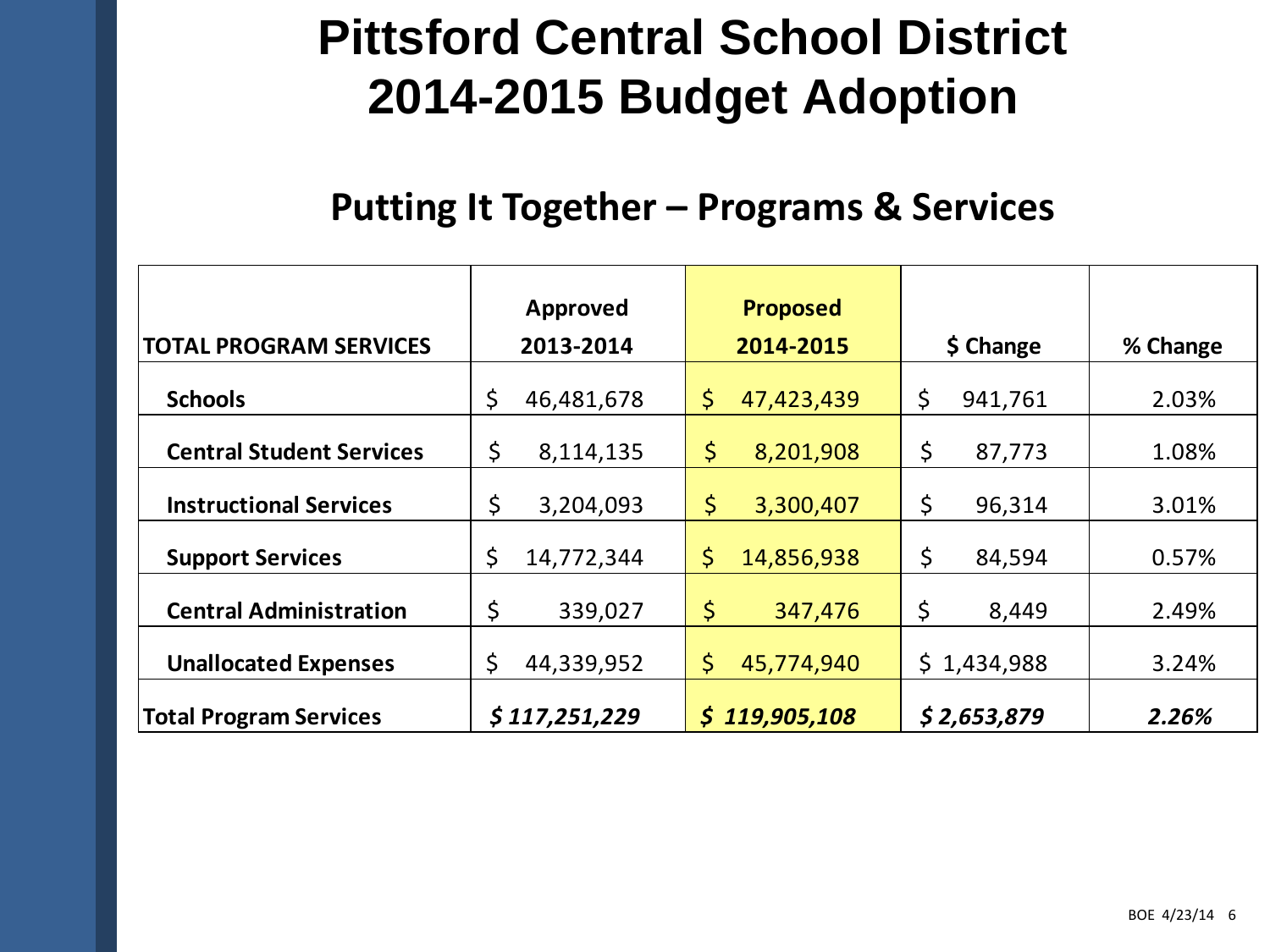

#### *Revenue Summary*

| <b>DESCRIPTION</b>                  |     | 2009-10         |    | 2010-11        | 2011-12         | 2012-13        |   | 2013-14        |              | <b>PROPOSED 2014-15</b> | \$ INCREASE<br>(DECREASE) | % INCREASE<br>(DECREASE) |
|-------------------------------------|-----|-----------------|----|----------------|-----------------|----------------|---|----------------|--------------|-------------------------|---------------------------|--------------------------|
| <b>PROPERTY TAX LEVY &amp; STAR</b> | \$. | $81,061,355$ \$ |    | 83,177,728 \$  | 84,971,450 \$   | 87,709,370 \$  |   | 91,075,881     | Ŝ.           | $92,666,331$ \$         | 1,590,450                 | 1.75%                    |
| <b>STATE AID</b>                    | \$. | 19,550,148      | S. | 18,795,459 \$  | $18,136,313$ \$ | 17,350,090 \$  |   | 18,084,866     | <sub>S</sub> | $19,023,483$ \$         | 938,617                   | 5.19%                    |
| <b>SALES TAX</b>                    | \$. | 3,270,340 \$    |    | $4,131,535$ \$ | 4,398,705 \$    | $4,500,000$ \$ |   | 4,600,000      | Ŝ.           | $4,900,000$ \$          | 300,000                   | 6.52%                    |
| <b>INTEREST</b>                     | \$  | $400,000$ \$    |    | $125,000$ \$   | $90,000$ \$     | 123,968 \$     |   | $98,000$ \$    |              | $69,125$ \$             | (28, 875)                 | $-29.46%$                |
| <b>MISC REVENUE</b>                 | Ś.  | 1,887,014       | Ŝ. | $2,222,885$ \$ | $2,166,258$ \$  | $1,534,948$ \$ |   | $1,449,482$ \$ |              | $1,303,169$ \$          | (146, 313)                | $-10.09%$                |
| <b>FUND BALANCE &amp; RESERVES</b>  | \$. | 750,000 \$      |    | $1,250,000$ \$ | 1,828,000 \$    | $1,928,000$ \$ |   | $1,943,000$ \$ |              | $1,943,000$ \$          |                           | 0.00%                    |
| <b>TOTAL REVENUES</b>               |     | 106,918,857     | Ŝ. | 109,702,607 \$ | 111,590,726     | 113,146,376    | Ŝ | 117,251,229    | Ŝ.           | 119,905,108 \$          | 2,653,879                 | 2.26%                    |

#### • **Specific Highlights**

- Property Tax Levy Third year of the Property Tax Cap. For Pittsford this year the formula calculates to a capped increase over the prior year's levy of 1.75%
- State Aid Governor's Proposed Budget
	- Foundation (General Operating) continues to be frozen, (plus a small adjustment this year) to what was received in 2007-08 and further reduced by over \$2.3 million for the "Gap Elimination Adjustment"
	- Since 2008-09 NYS has cumulatively paid PCSD \$60m less than the law provides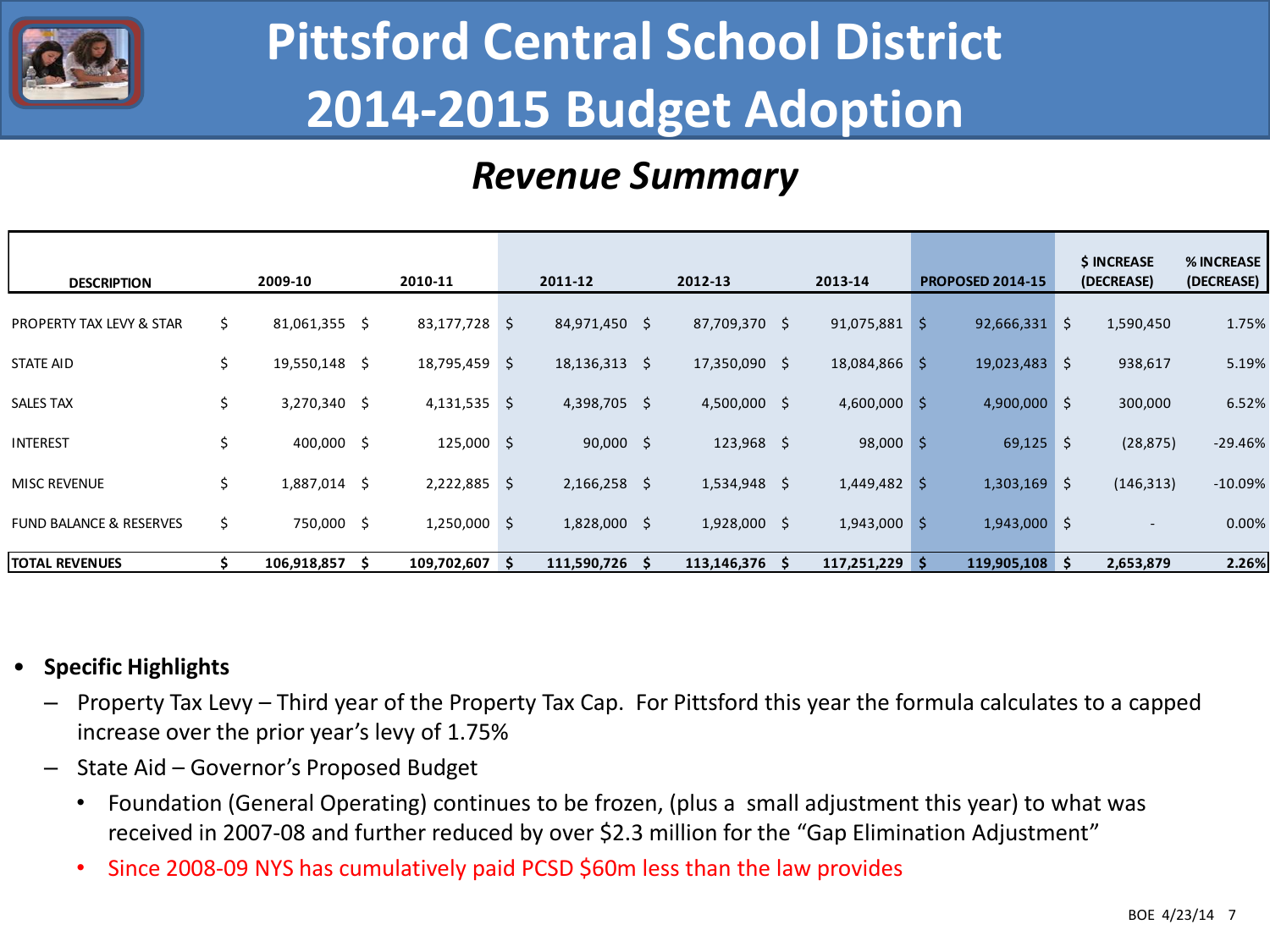

- Foundation Aid & the Gap Elimination Adjustment (GEA), why talk about it?
	- It is the basic form of aid to all schools to fund the basic programs public schools are required to provide
	- It is the basis of many Community, District and Board of Education decisions
	- It's about sustainability into the future
		- When the funding is less while the required programs and services are more, other programs are reduced and/or property taxes increase
		- Property Taxes are capped, meaning in Pittsford, the two largest funding sources are constricted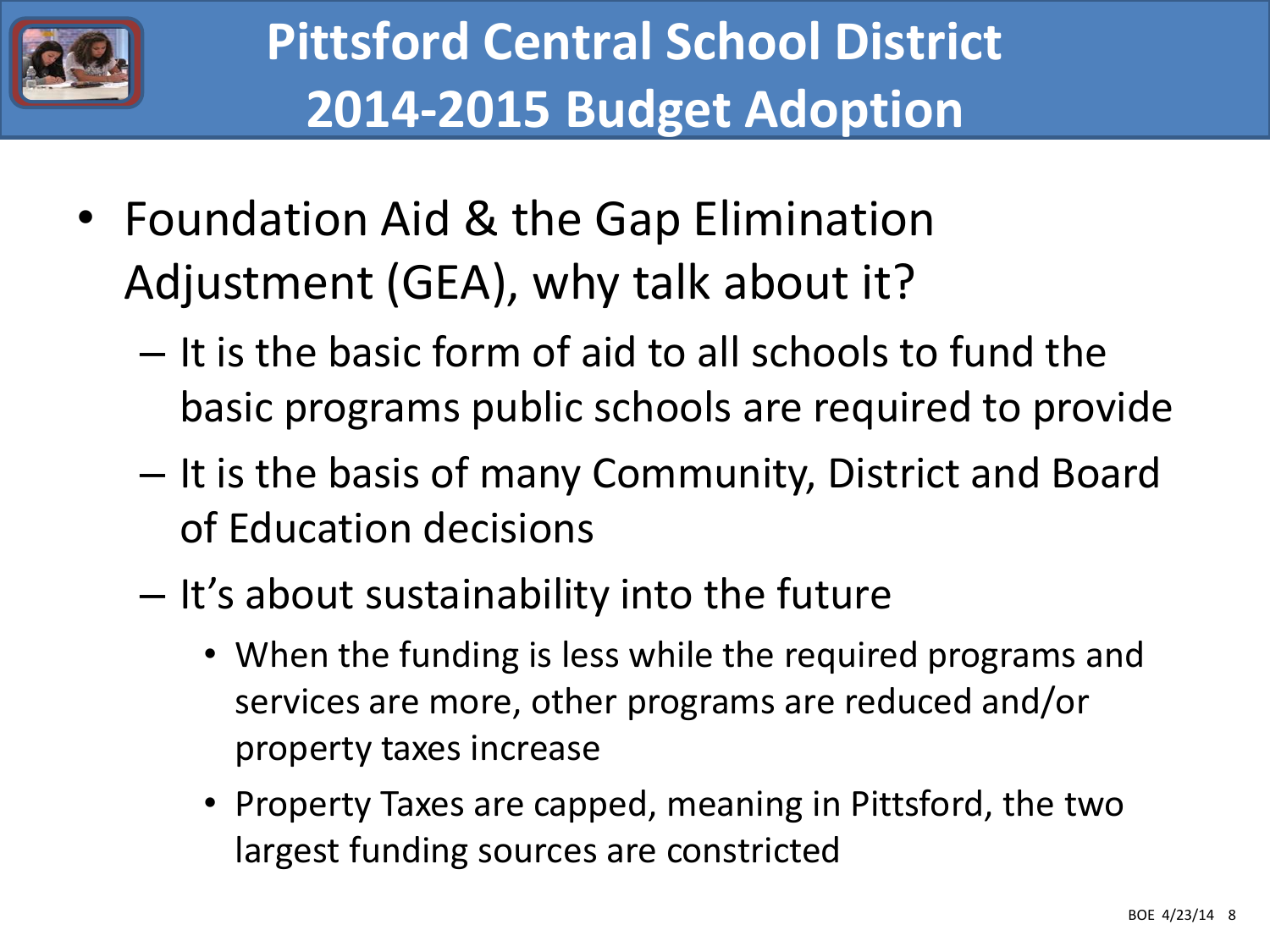

#### **Actual Aid Received by PCSD v. Foundation Aid Law**



It's not an increase, it's a reduction of the reduction, and *it's NOT the Law*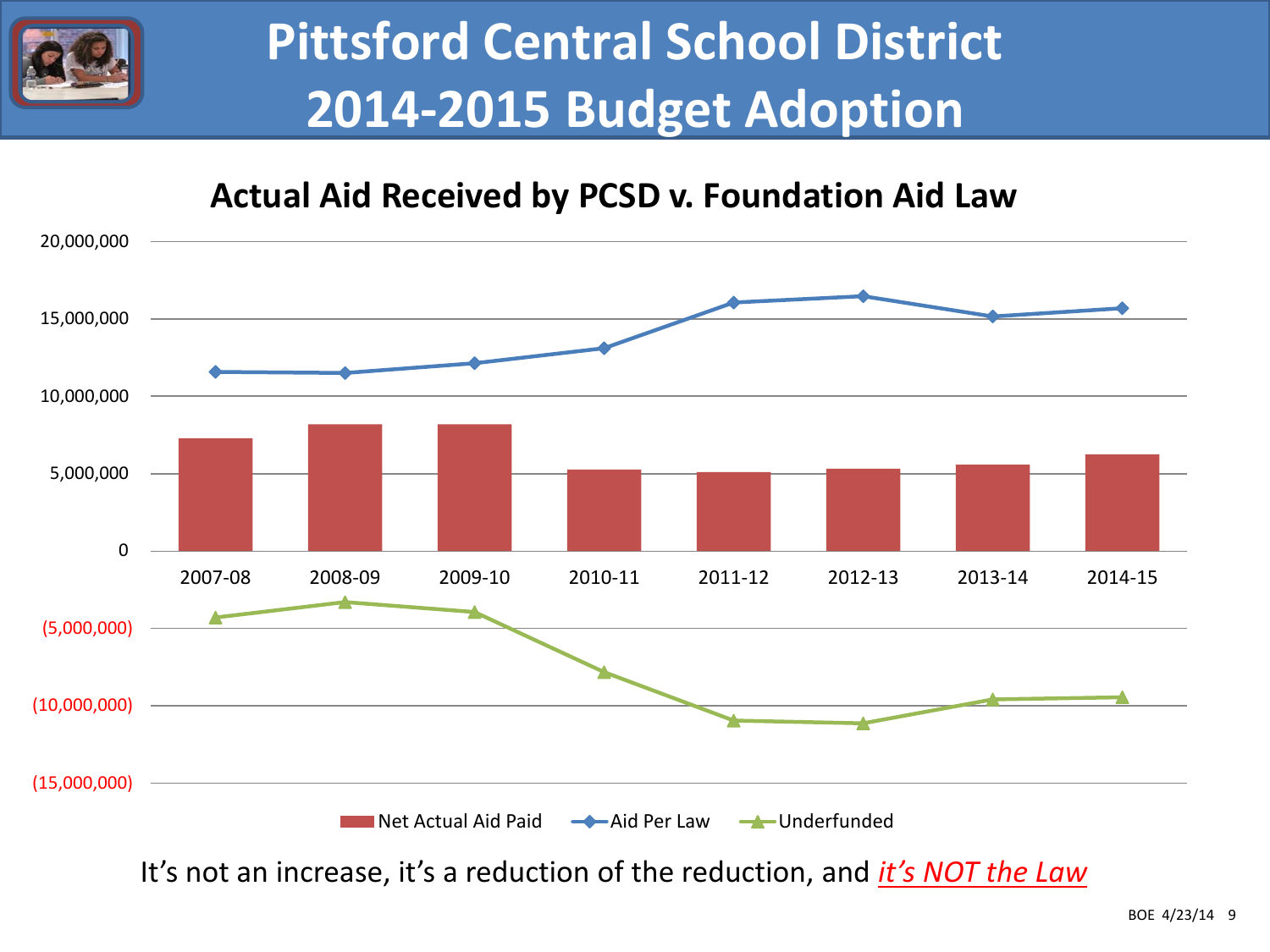

#### **Cumulative Impact of Underfunded Foundation Aid Law**

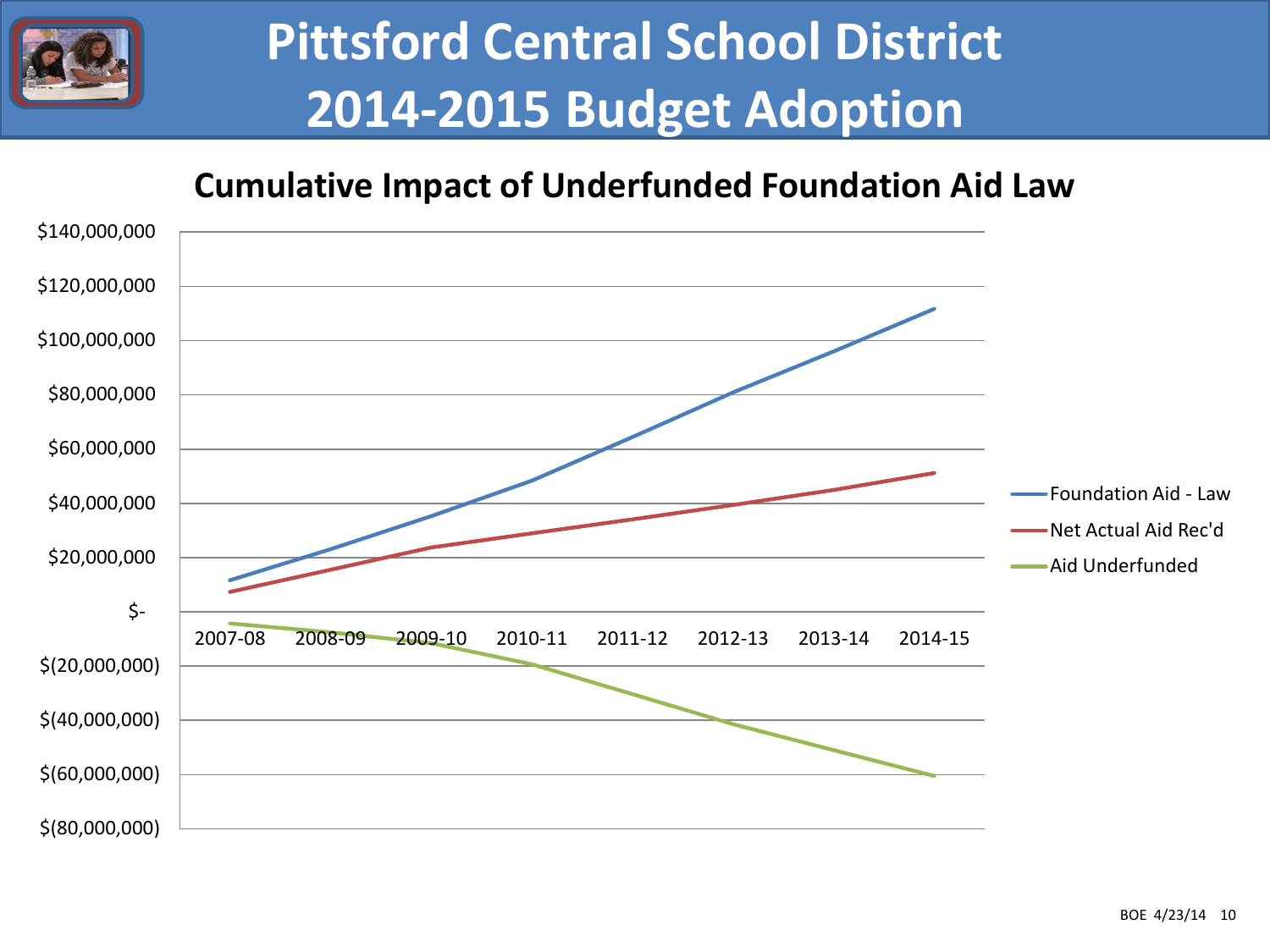

- Foundation Aid Underfunding Impact On:
	- Tax Levy
		- Would have been reduced by more than \$60m over the eight year period
		- Tax Levy increase over the period would have been 15.6% compared to the actual 21.5%
	- Average Homeowner Tax Bill assumes \$250,000 assessed home and Basic STAR eligible
		- The loss of State Aid has resulted in the average homeowner paying \$3,729 or 9% more in school taxes than if the Foundation Aid Law had been followed
- Foundation Aid is funded through NYS income taxes. NYS Resident Income Taxes have not decreased yet the funding is not going to where it is legally required.
	- Shifting of tax burden from the State to schools while mandating increases in curriculum, programs and services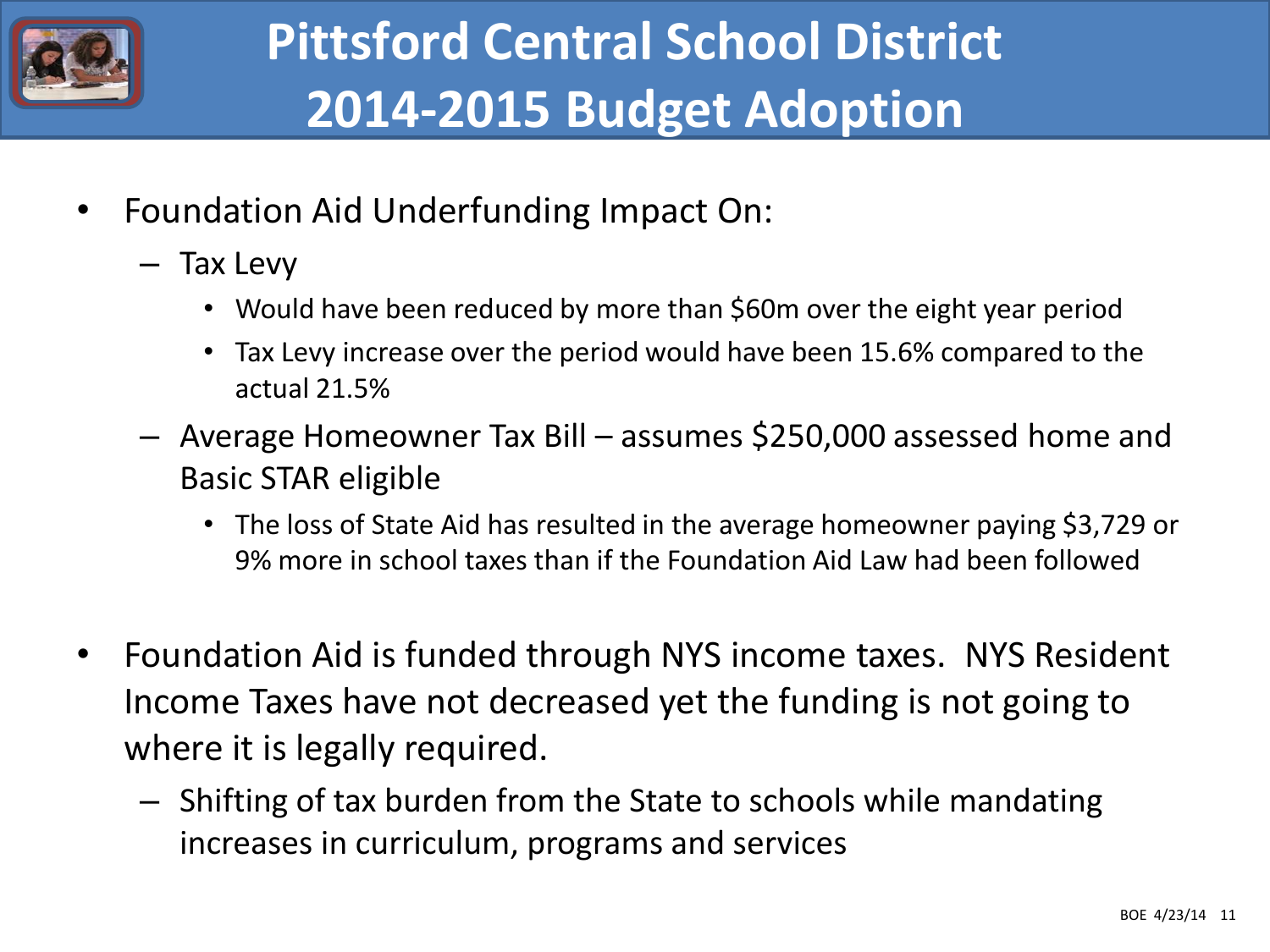

#### Pittsford Central School District Property Tax Report Card (legally required)

|                                                            | <b>Budgeted</b><br>2013-14<br>(A) | <b>Proposed</b><br><b>Budget 2014-15</b><br>(B) | <b>Percent</b><br>Change<br>(C) |               |
|------------------------------------------------------------|-----------------------------------|-------------------------------------------------|---------------------------------|---------------|
| <b>Total Proposed Spending</b>                             | 117,251,229                       | 119,905,108                                     | 2.26                            | 1%            |
| Total Proposed School Year Tax Levy, Including Tax Levy to | 91,075,881                        | 92,666,331                                      | 1.75                            | $\frac{1}{2}$ |
| Support Library Debt <sup>1</sup>                          |                                   |                                                 |                                 |               |
| Permissible Exclusions to the School Tax Levy Limit        | 3,847,603                         | 2,657,294                                       |                                 |               |
| Proposed School Year Tax Levy, Not Including Levy for      | 87,228,278                        | 190,009,037                                     |                                 |               |
| Permissible Exclusions or Levy to Support Library Debt     |                                   |                                                 |                                 |               |
| School Tax Levy Limit <sup>2</sup>                         | 87,450,837                        | 90,009,037                                      |                                 |               |
| Difference (positive value requires 60.0% voter approval)  | $-222,559$                        |                                                 |                                 |               |
| <b>Public School Enrollment</b>                            | 5,898                             | 5,898                                           | 0.00                            | 1%            |
| <b>Consumer Price Index</b>                                |                                   |                                                 | 1.46                            | 1%            |

<sup>1</sup> All proposed levies should exclude any prior year reserve for excess tax levy, including interest.

<sup>2</sup> For 2014-15, includes any carryover from 2013-14 and excludes any tax levy for library debt or prior year reserve for excess tax levy, including interest.

|                                                                        | (D)           | Actual 2013-14 Estimated 2014-15<br>E) |
|------------------------------------------------------------------------|---------------|----------------------------------------|
| Adjusted Restricted Fund Balance                                       | 17,181,993    | 15,877,256                             |
| <b>Assigned Appropriated Fund Balance</b>                              | 1,300,000     | 1,300,000                              |
| <b>Adjusted Unrestricted Fund Balance</b>                              | 4,690,049     | 4,796,204                              |
| Adjusted Unrestricted Fund Balance as a<br>Percent of the Total Budget | $\%$<br>14.00 | þ%<br>4.00                             |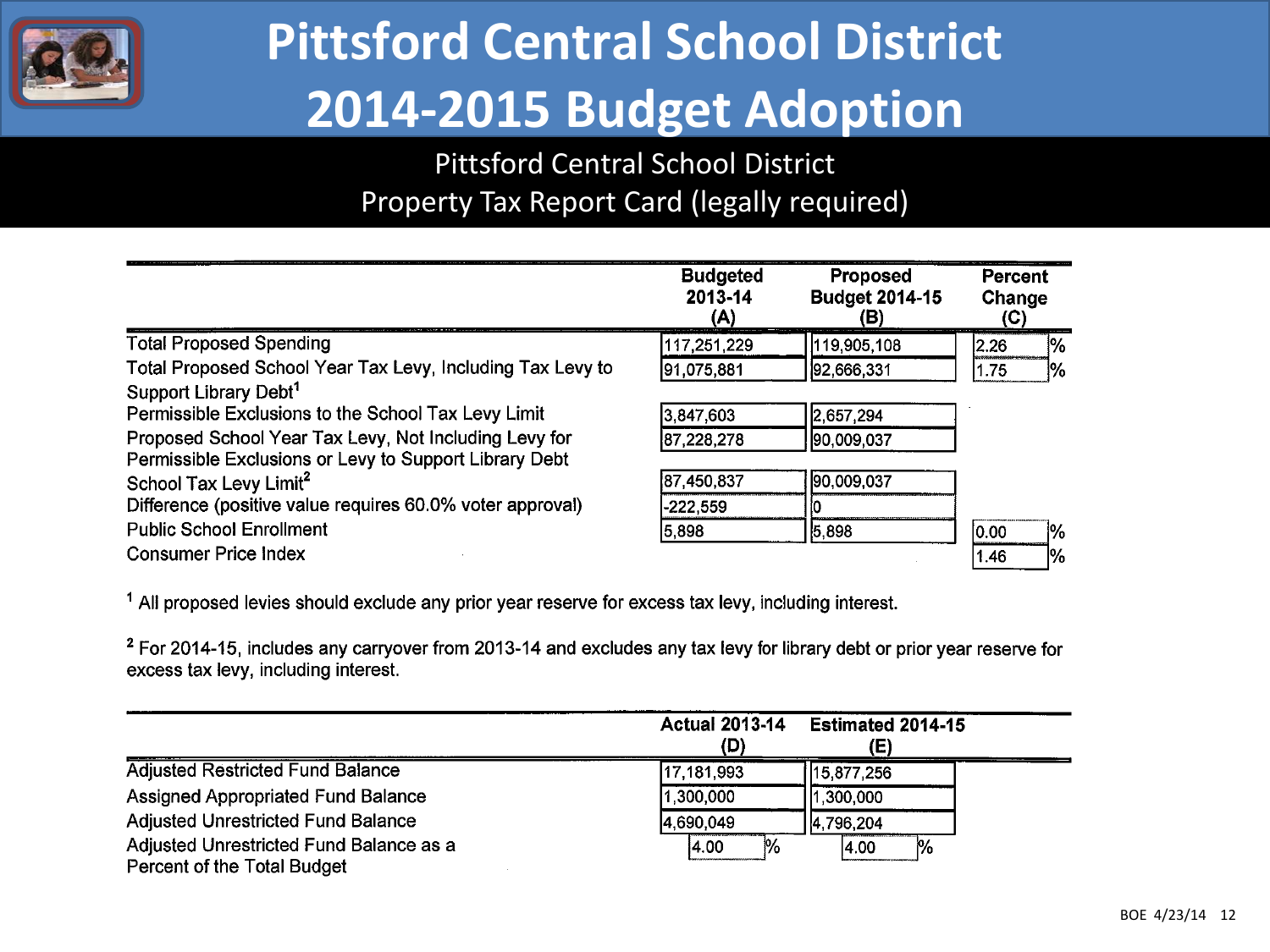#### **What is a Contingent Budget and process?**

- If the voters do not approve a proposed budget, the Board of Education may:
	- Go before the voters for one more vote on the same or different budget
	- Implement the contingent budget after the first defeat, but must implement contingent budget if the second budget is not approved by the voters
- Contingent Budget Cap is no longer based on a permissible expenditure growth, but a cap on the taxes levied. *The Tax Levy cannot be greater than the previous year.*

#### • **The Contingent Budget**

- Contingent Budget must be calculated based on a zero percent tax levy increase and as required by law, certain items must be removed from the budget:
	- ♦ Non health & safety or preservation of facilities related equipment
	- ♦ Community or non-school use of facilities is not permitted
- **The Contingent Budget is \$118,314,658; which is \$1,590,450 less than proposed and 0.91% more than the current year 2013-2014 budget**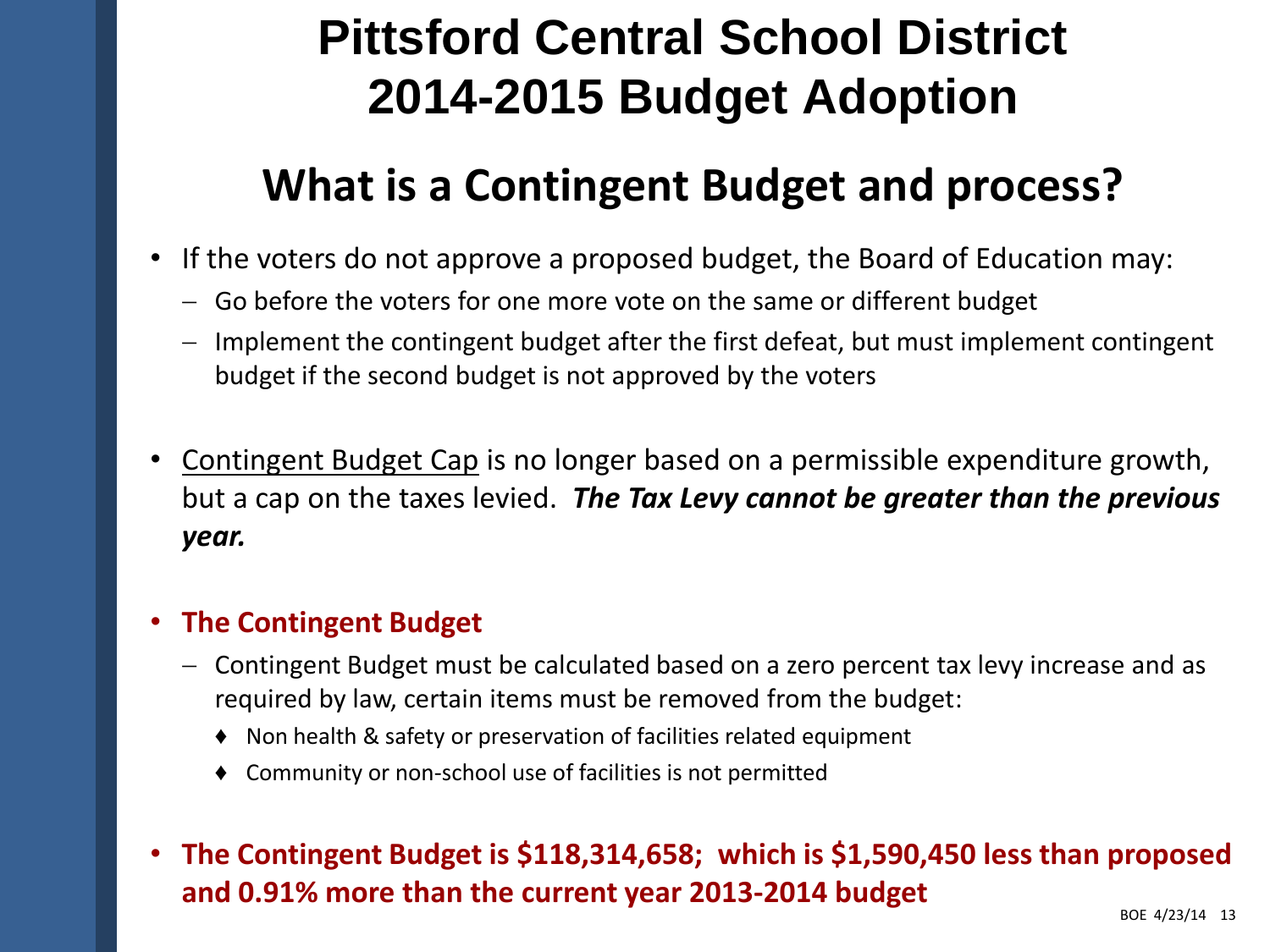

#### **Additional Propositions**

Two propositions:

- **Bus Purchase Reserve**
	- Authorization to expend from the Reserve (savings) not more than \$1,276,000 for the replacement of twelve (12) school buses;
- *The Proposition, if approved, will generate additional State Aid in subsequent years,* to be used to replenish the reserve for future replacements
- *NO tax impact if approved by the voters*

#### **Proposition No. 1**



#### **Capital Reserve Fund - Purchase of Buses**

**BE IT RESOLVED**, that the Board of Education of the Pittsford Central School District is hereby authorized to withdraw from the "Capital Reserve Fund – Purchase of Buses" a sum of money not to exceed one million, two hundred seventy-six thousand dollars (\$1,276,000), less trade-in allowance, to be used for the purchase of eight (8) replacement sixty-six passenger buses, two (2) replacement thirty-six passenger and two (2) replacement twenty-two passenger buses and communications equipment used in the operation of such buses.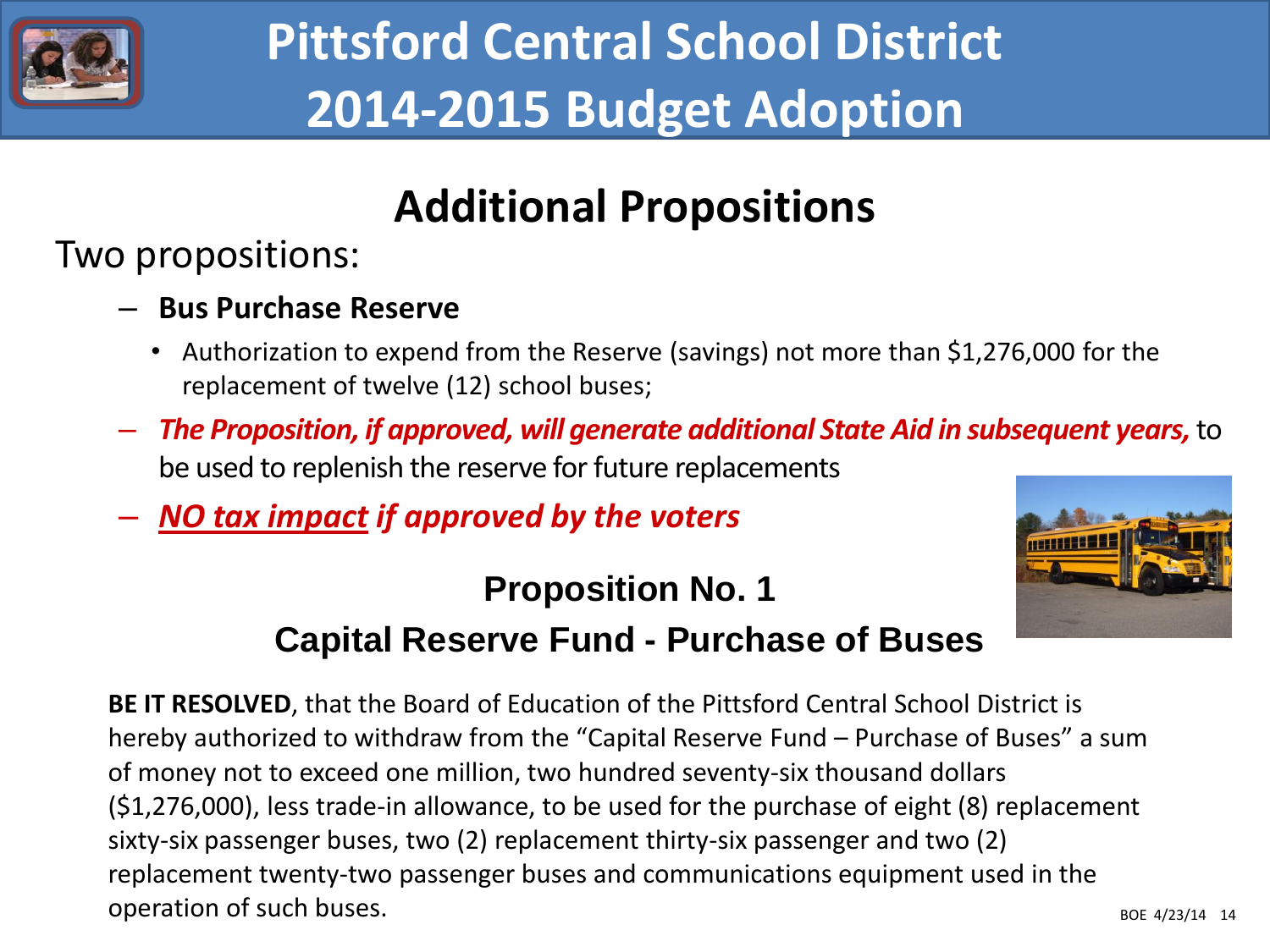

### **Additional Propositions Proposition No. 2**

#### **Authorization To Establish Capital Reserve Fund – Instructional Technology**

BOE 4/23/14 15 **BE IT RESOLVED**, that the Board of Education of the Pittsford Central School District, Monroe County, New York, be authorized to establish a reserve fund in accordance with New York State Education Law and Local Finance Law, to be known as the "Technology Reserve Fund". The ultimate amount of such fund shall not exceed ten million dollars (\$10,000,000) plus accrued interest. The fund shall be used to finance, in whole or in part, the purchase of equipment, including computer equipment (i.e. hardware, software, related networking infrastructure and related peripherals). The maximum term of the Technology Reserve Fund shall be 10 years and the source of money to be paid into such reserve fund shall include excess revenues, unencumbered appropriations, unreserved fund balances of the school district or budgetary appropriation.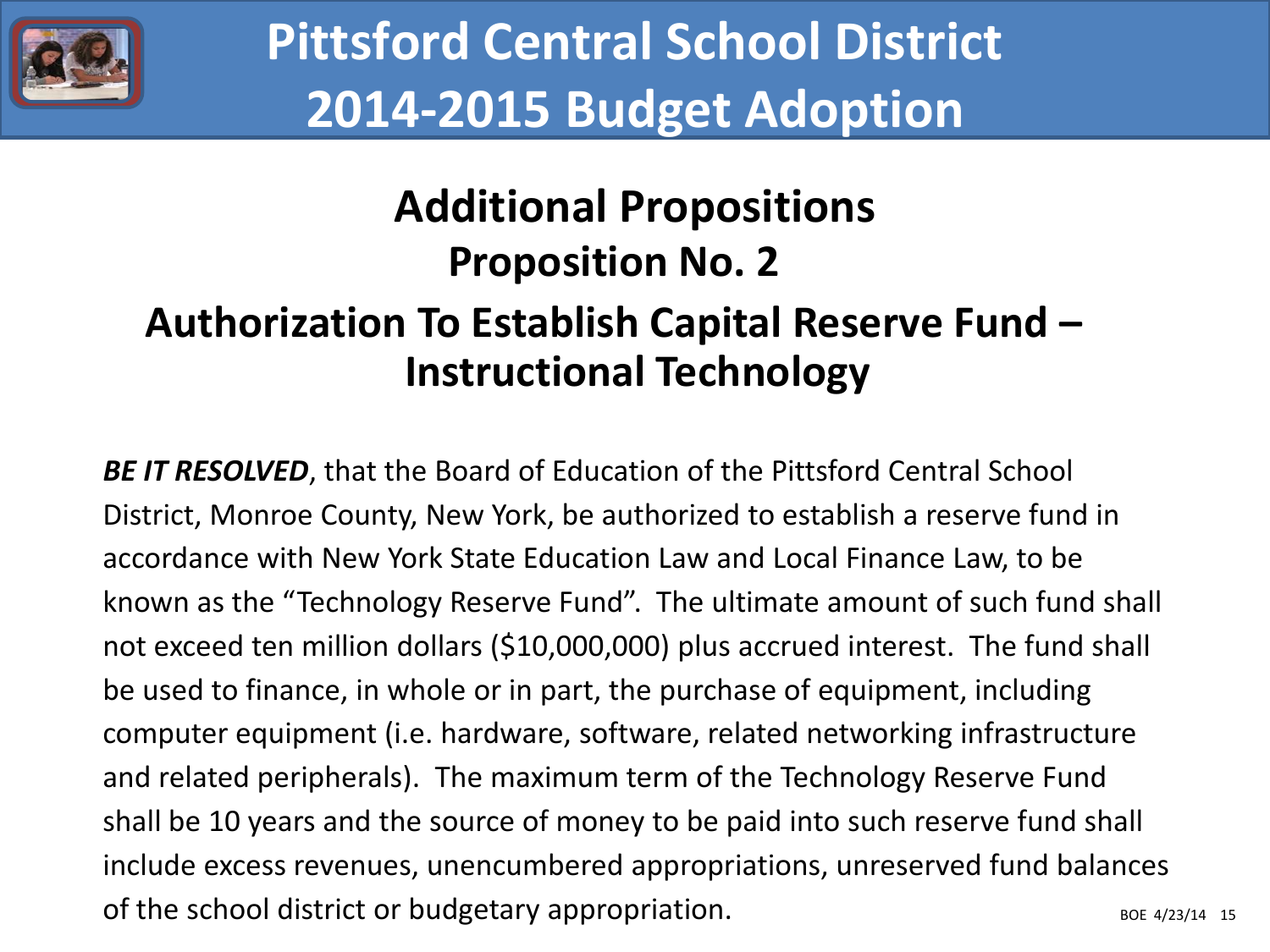

# **Key Points**

- *Proposed Budget* Increase is 2.26%
- Estimated *Tax Levy* Increase is 1.75%
- Estimated *Tax Rate* Increase of 1.33%
	- Approx \$73 for average homeowner (\$250,000 assessed value, BASIC STAR exemption)
- *Contingent Budget* would require a 0% tax levy increase and as a result \$1,590,450 of additional reductions would be required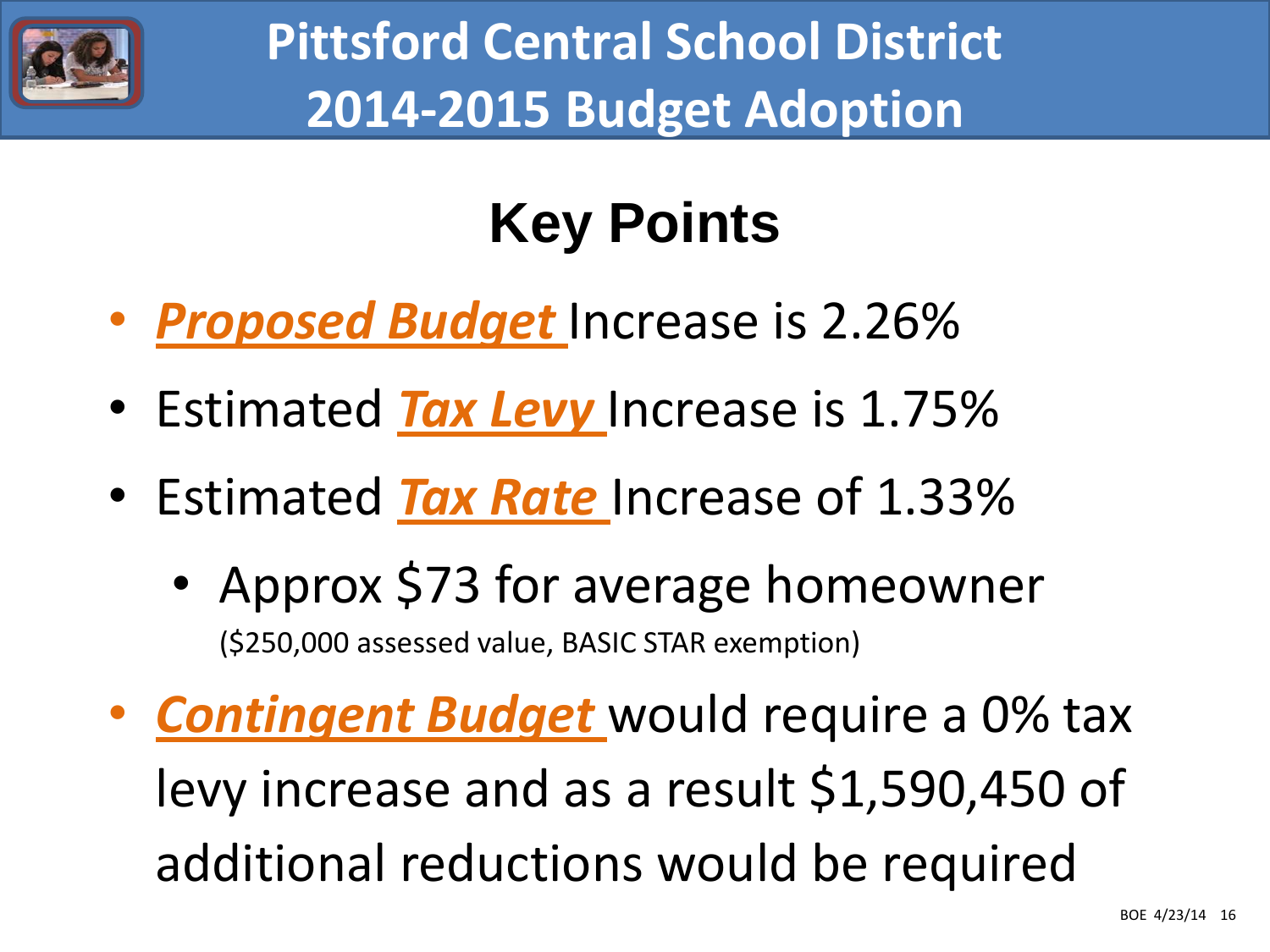

#### **Budget Timetable**

• Annual Budget Hearing May 12, 7:00 pm

Barker Road Middle School

• Budget Vote May 20, 7:00 am to 9:00 pm Barker Road Middle School gymnasium; Voter identification is required

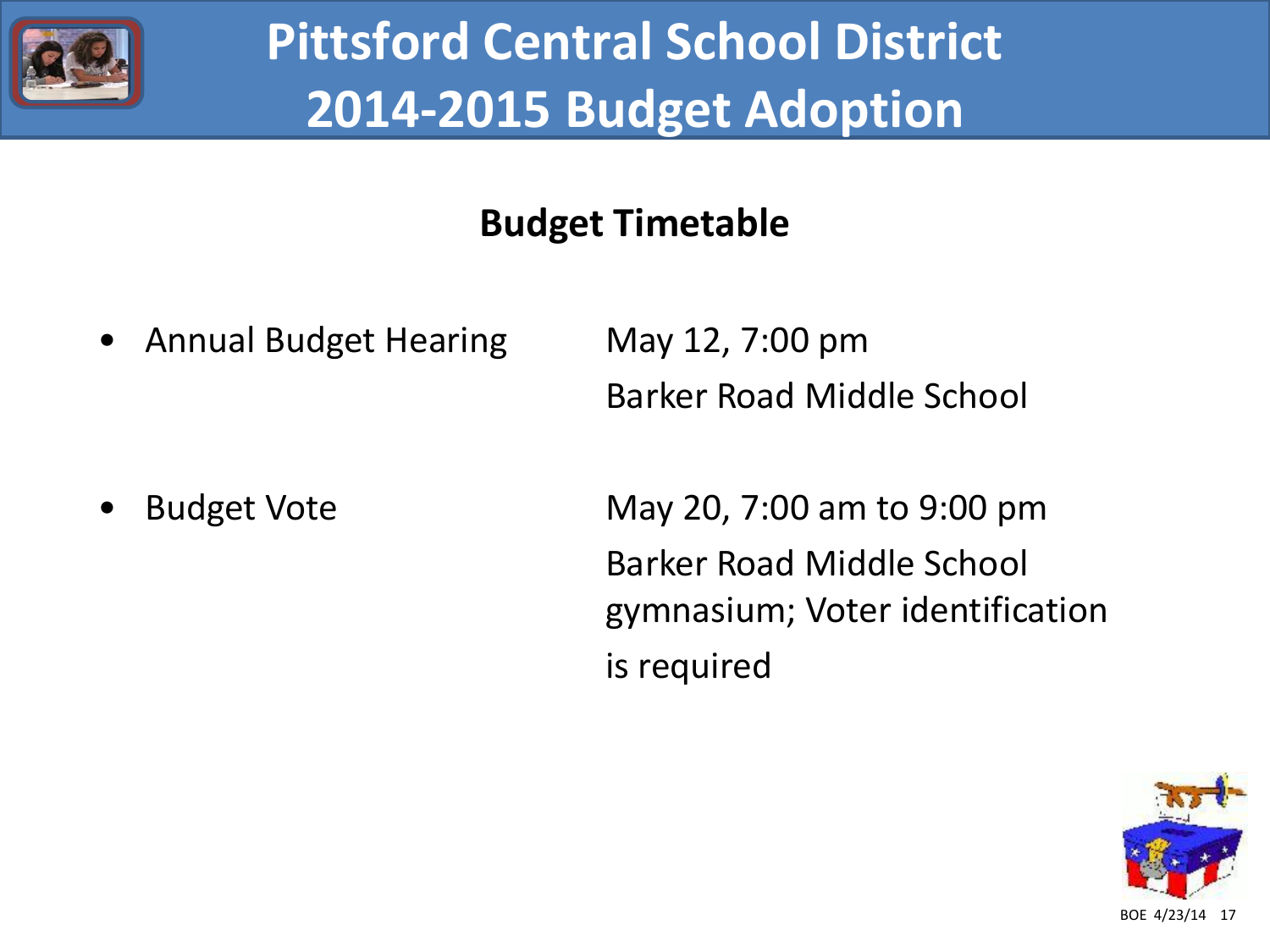

# **Board Action Required**

- *BE IT RESOLVED* that the Board of Education of the Pittsford Central School District, at its regular meeting of April 23, 2013, does hereby adopt and support as a corporate body the Superintendent's 2014- 2015 Proposed Budget in the total amount of \$119,905,108 as presented.
- *BE IT FURTHER RESOLVED* that the Board of Education of the Pittsford Central School approves the Property Tax Report Card and authorizes the Assistant Superintendent for Business to electronically submit to the New York State Commissioner of Education within 24 hours of adoption, as per law.